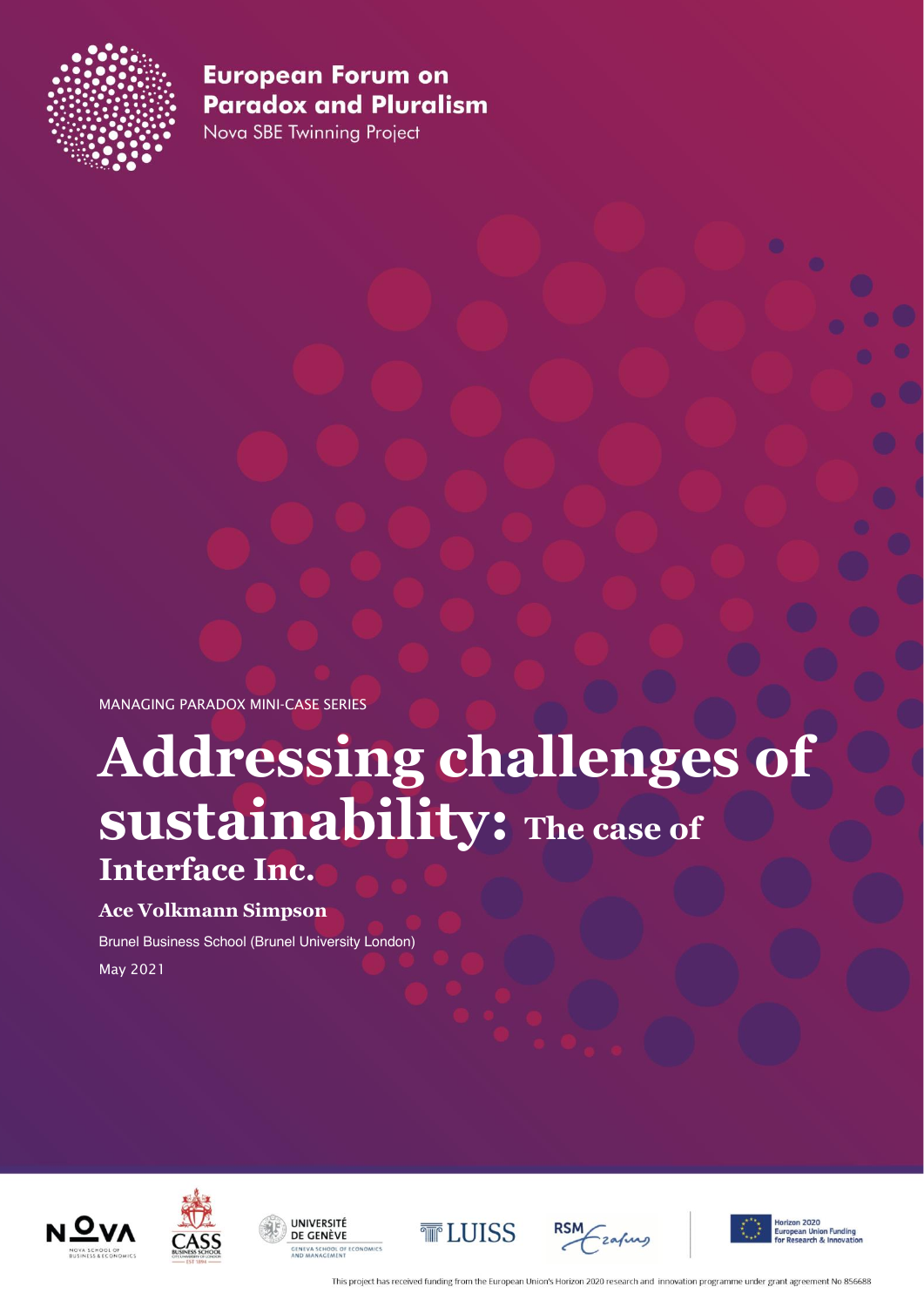

Nova SBE Twinning Project

#### **THE CASE**

Imagine you are the CEO for a company that manufactures flooring products that have a significant negative impact on the environment and on people's health due to their being made and installed using unsustainable petroleum based fibres, padding, adhesives, and further dyed and treated using toxic chemicals. Your competitors are ignoring the issues as there are no viable alternatives, recognising that is the nature of the industry. The tension here is between profitability and environmental-social impacts. What is the right thing for you to do in this situation?

This was the problem confronting Ray Anderson, founder and CEO of Interface Inc., one of the world's largest manufacturers of modular carpet for commercial and residential applications and a leading producer of commercial broadloom and commercial fabrics. Ray had made his fortune by recognising early in the 1970s, the potential of free lay carpet tile as a revolution in commercial floorcovering for modern open plan offices, founding Interface in 1973 and bringing the carpet tile concept to America. But just over two decades later, in 1994, Ray was confronted with a dilemma when a customer asked what his company was doing for the environment. Realising that he didn't not have a satisfactory answer to this question, operating in one of the most polluting industries, Ray set out to address Interface's environmental polluting problem, considering various options.

One way of looking at the problem was for Ray to see it in terms of a dualistic tension, explaining the situation in terms of binary categorizations operating as two separate forces: one good, the other bad; one right the other wrong. Such a view would suggest that Ray's choices are to either stay in a polluting industry, or to get out; either by transitioning to a different product or shutting down the businesses (which would also lead to employee redundancies). Another option is for Ray to view the problem as a paradoxical challenge, approaching the tensions in terms of synergy and trade-off. Synergy represents a higher-level articulation of opposites that transforms tension into complementarity.





UNIVERSITÉ

DE GENÈVE

IEVA SCHOOL OF ECONOMICS<br>) MANAGEMENT





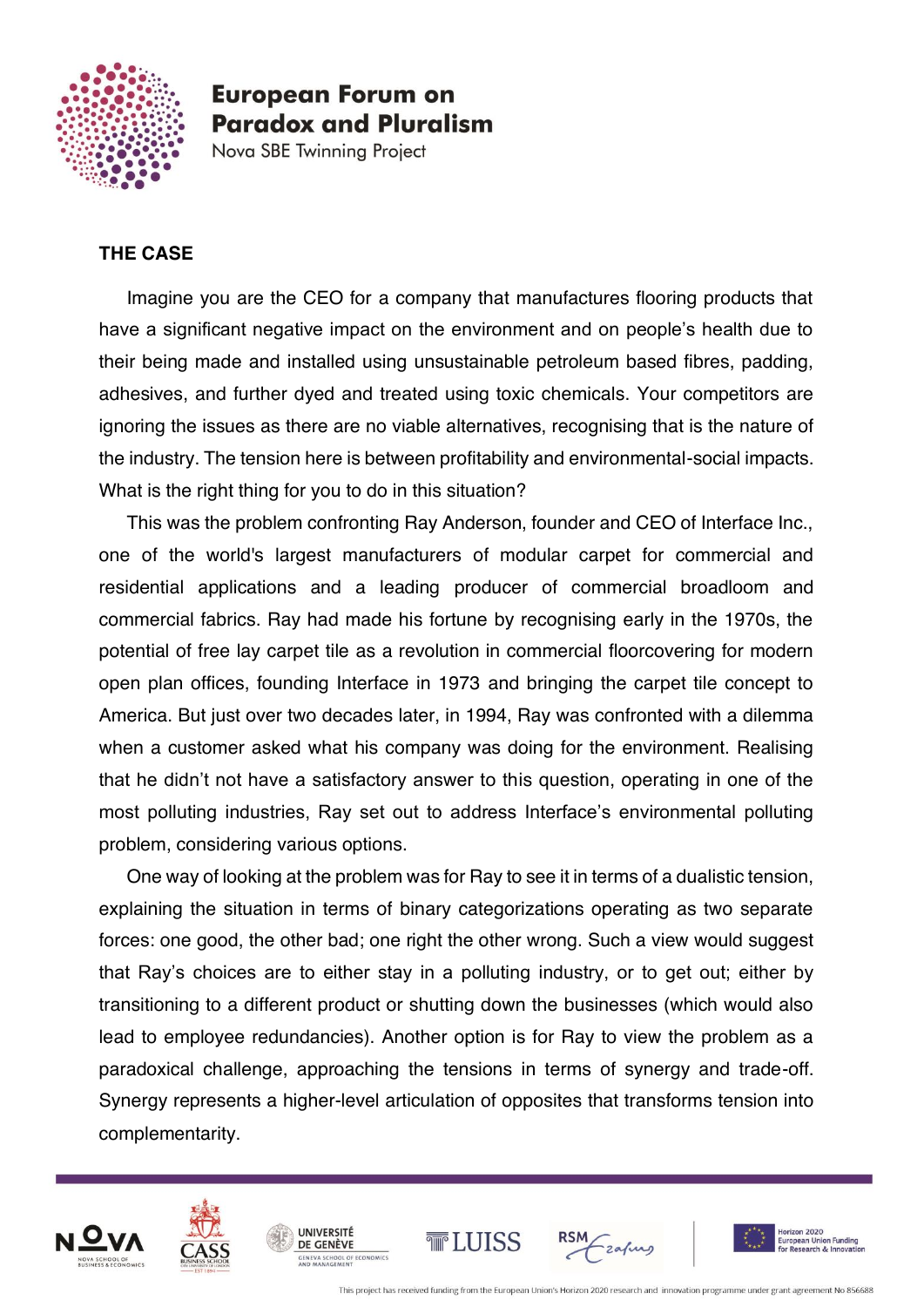

Nova SBE Twinning Project

#### **Questions for Discussion 1:**

- What are the opposing tensions that Ray must address in this case?
- What are the strengths and limitations, threats and opportunities that become apparent from analysing the case according to dualistic or a paradox lens?
- Which of these approaches offers Ray the greater scope for progressive action?

#### **Ray's Response**

Ray challenged the Interface organization to transform the business inside and out, finding every opportunity to adopt more sustainable practices, launching Mission Zero. The company's "Mission Zero" initiative sought to achieve zero carbon emissions and use of virgin materials by 2020 through "seven fronts" (Stubbs and Cocklin, 2008, p. 109): (1) "eliminate waste" by making use of recycling, (2) "produce benign emissions" with no negative environmental impact, (3) use "renewable energy" as a substitute to energy from finite sources, (4) "close the loop" by redesigning products and processes into a cyclical flow of resources, (5) use "resource-efficient transportation" by reviewing plant locations and promoting telecommuting, video-conferencing, email use over travel and the offsetting and freight emissions, (6) practice "sensitizing stakeholders" by building a community of stakeholders who are aware of sustainability issues, and finally (7) "redesign commerce" from a products based to a services based model by buying back used flooring materials to facilitate customers in recycling their flooring products when refurnishing their businesses and homes. Anderson explains the overall vision of the company's long-term strategy:

"If we're successful, we'll spend the rest of our days harvesting yester-year's carpets and other petrochemically derived products, and recycling them into new materials; and converting sunlight into energy; with zero scrap going to the landfill







**UNIVERSITÉ** 

DE GENÈVE





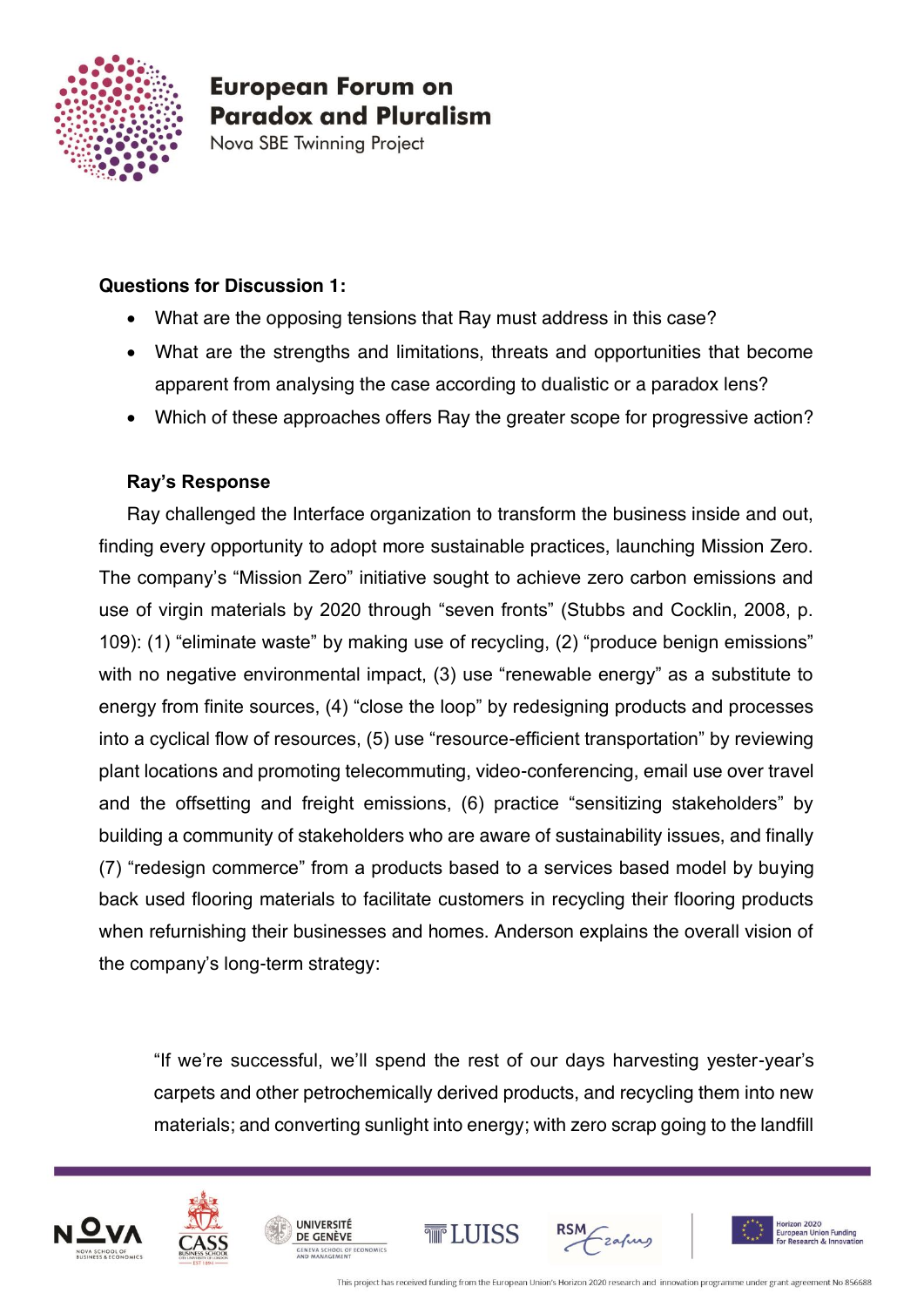

Nova SBE Twinning Project

and zero emissions into the ecosystem. And we'll be doing well... very well... by doing good. That's the vision" (Anderson, 2009, 1).

Interface's environmental initiatives have had a positive impact not only within the organization, but in changing practices across the flooring industry more broadly. In January 2019, ahead of its 2020 target, the company announced "Mission Zero Success" having achieved net zero impact across its operations. Interface has set a new Climate Take Back challenge, aiming to become carbon negative by the year 2040.

### **Questions for Discussion 2:**

- What are the opposing paradoxical tensions that Ray has challenged the Interface team to integrate?
- What are some of the paradoxes embedded in the adopted strategies? (i.e. waste used as a raw material, notions of "benign emissions", "renewable energy", "telecommuting", etc.).











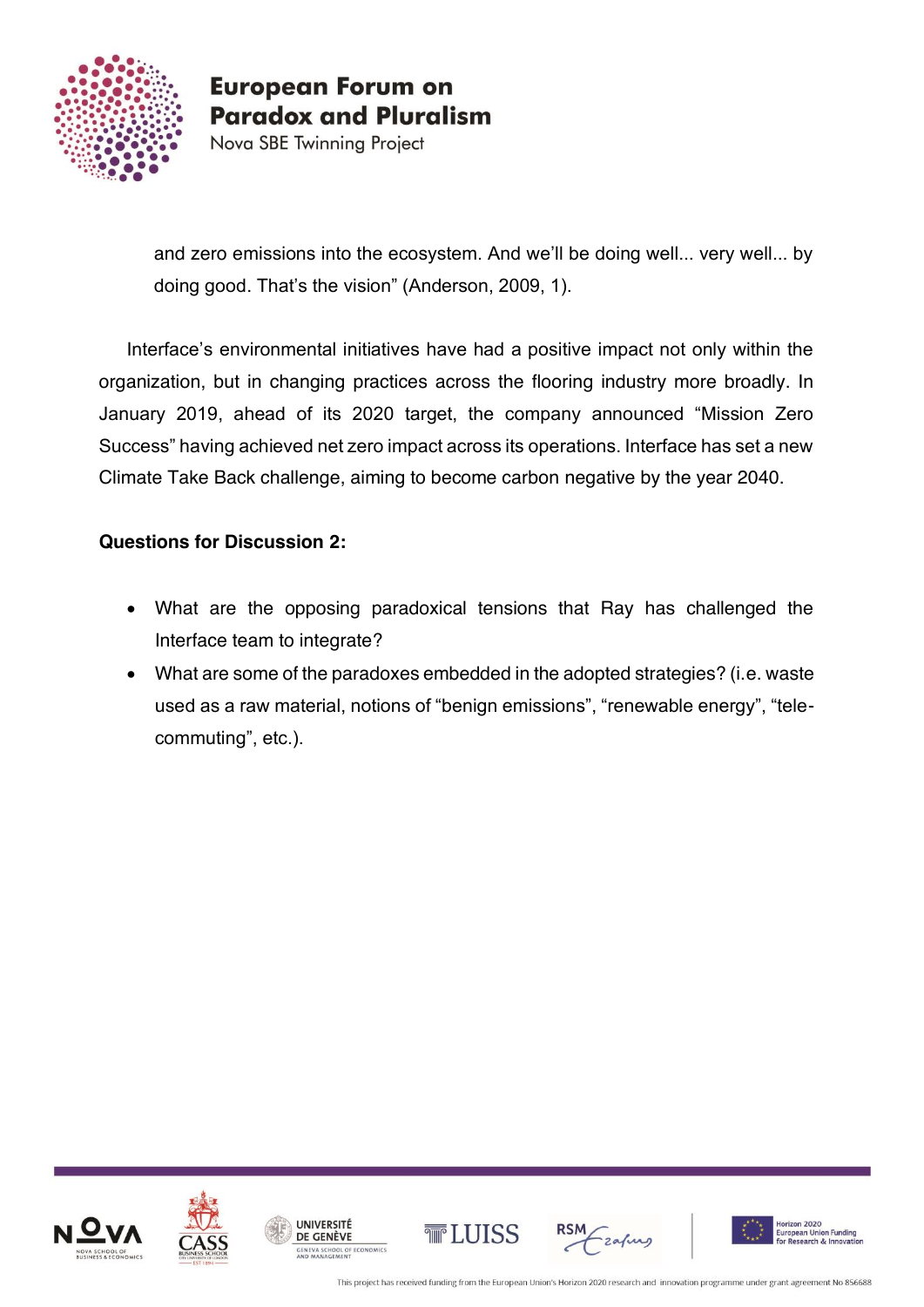

Nova SBE Twinning Project

#### **Useful Sources**

Anderson, R. C. (2009). Sustainability and the Bottom Line: The Responsible Collusion of Economics, Social Responsibility, and the Environment. *The Journal of Values-Based Leadership*, 2(1), 2, pp. 1-8.

Hahn, T., Pinkse, J., Preuss, L., & Figge, F. (2015). Tensions in corporate sustainability: Towards an integrative framework. *Journal of Business Ethics*, 127(2), 297-316.

Interface (2019) Interface announces Mission Zero success, commits to Climate Take Back (November 4th) Available at: [https://www.prnewswire.com/news](https://www.prnewswire.com/news-releases/interface-announces-mission-zero-success-commits-to-climate-take-back-300949740.html)[releases/interface-announces-mission-zero-success-commits-to-climate-take-back-](https://www.prnewswire.com/news-releases/interface-announces-mission-zero-success-commits-to-climate-take-back-300949740.html)[300949740.html.](https://www.prnewswire.com/news-releases/interface-announces-mission-zero-success-commits-to-climate-take-back-300949740.html)

Kwun, A. (2019). How a carpet maker became an unlikely hero of the environmental movement. Fast Company (January 2nd), online: [https://www.fastcompany.com/90235407/how-a-carpet-maker-became-an-unlikely](https://www.fastcompany.com/90235407/how-a-carpet-maker-became-an-unlikely-hero-of-the-environmental-movement)[hero-of-the-environmental-movement](https://www.fastcompany.com/90235407/how-a-carpet-maker-became-an-unlikely-hero-of-the-environmental-movement)

Stubbs, W. and Cocklin, C. (2008). Conceptualizing a "sustainability business model". *Organization & Environment*, 21(2), 103-127.

#### **About the Author:**

*Ace Simpson* is Reader in Human Resource Management and Organizational Behaviour at Brunel Business School London and Research Advisor to the Centre of Positive Organizations, Ross School of Business, University of Michigan. Ace's research is concerned with paradox, Positive Organizational Scholarship, power and leadership. His main research focus is on the cultivation of organizational compassion. Ace's research has been published in top tear peer reviewed journals such as the Academy of Management Review, Journal of Management and British Journal of Management. Ace is also co-author of Elgar Introduction to Organizational Paradox Theory (Edward Elgar, 2021).





UNIVERSITÉ

DE GENÈVE